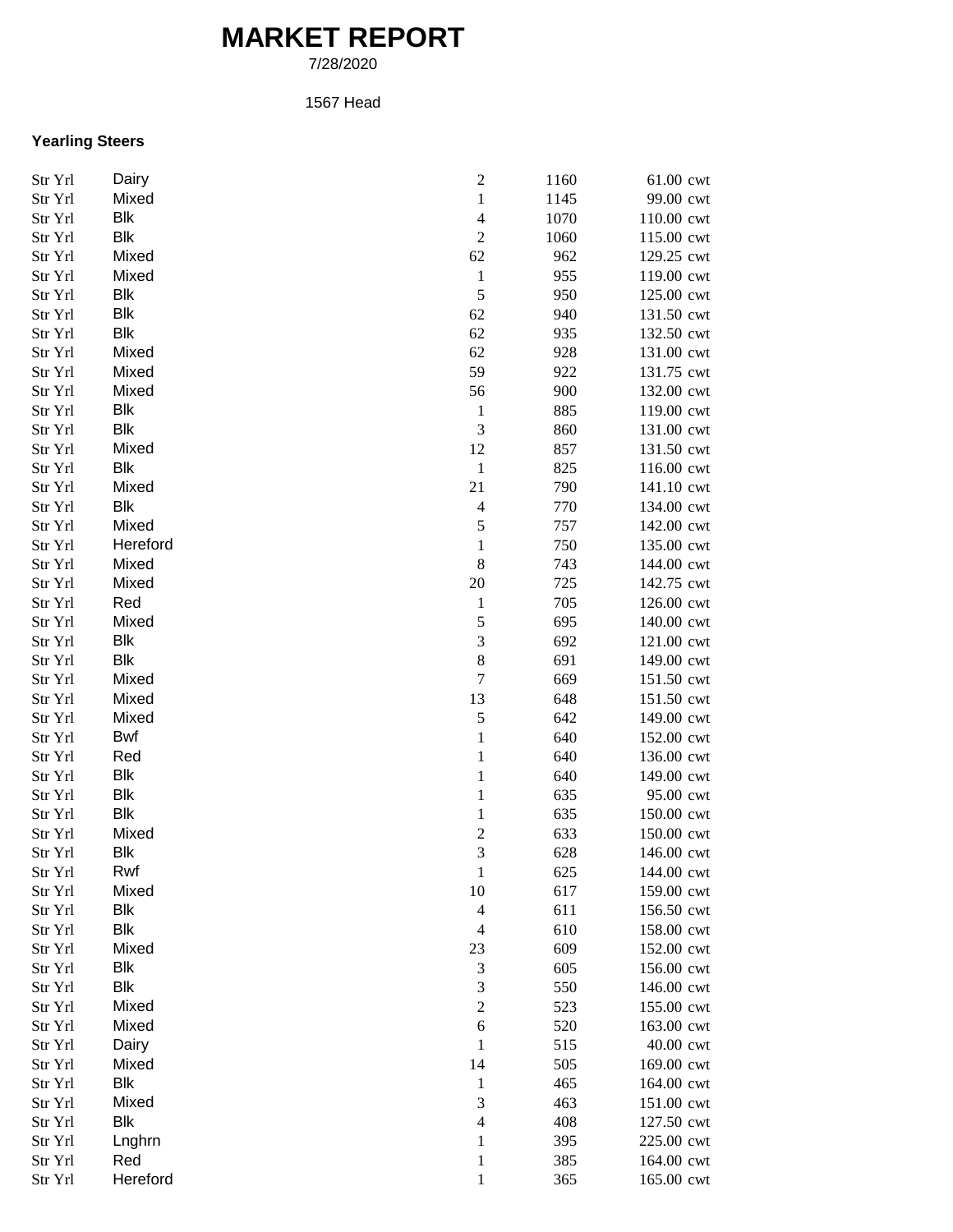## **Steer Calves**

| Str Calf               | <b>Blk</b> | $\mathbf{1}$     | 920 | 117.00 cwt |
|------------------------|------------|------------------|-----|------------|
| Str Calf               | <b>Blk</b> | 5                | 733 | 137.50 cwt |
| Str Calf               | Mixed      | 27               | 694 | 138.50 cwt |
| Str Calf               | <b>Blk</b> | 68               | 687 | 144.50 cwt |
| Str Calf               | <b>Blk</b> | $\overline{c}$   | 658 | 144.00 cwt |
|                        |            |                  |     |            |
| Str Calf               | <b>Blk</b> | 55               | 627 | 152.75 cwt |
| Str Calf               | <b>Blk</b> | $\mathbf 1$      | 627 | 152.75 cwt |
| Str Calf               | <b>Blk</b> | $\mathbf 1$      | 615 | 122.50 cwt |
| Str Calf               | <b>Blk</b> | $\mathbf{1}$     | 610 | 120.00 cwt |
| Str Calf               | Mixed      | $\,$ 8 $\,$      | 600 | 163.00 cwt |
| Str Calf               | <b>Blk</b> | $\mathbf 1$      | 535 | 141.00 cwt |
| Str Calf               | <b>Blk</b> | $\mathbf 1$      | 535 | 16.00 cwt  |
| Str Calf               | <b>Blk</b> | 14               | 484 | 157.00 cwt |
| Str Calf               | <b>Blk</b> | $\mathfrak{Z}$   | 433 | 173.00 cwt |
| Str Calf               | Mixed      | $\overline{c}$   | 428 | 179.00 cwt |
| Str Calf               | <b>Blk</b> | 6                | 427 | 142.50 cwt |
| Str Calf               | Mixed      | $\boldsymbol{7}$ | 425 | 163.00 cwt |
| Str Calf               | Mixed      | 5                | 393 | 187.00 cwt |
| Str Calf               | Mixed      | 12               | 387 | 188.00 cwt |
| Str Calf               | <b>Blk</b> | $\overline{4}$   | 379 | 182.00 cwt |
| Str Calf               | <b>Blk</b> | $\mathbf{1}$     | 330 | 550.00 hd  |
| Str Calf               | <b>Blk</b> | $\mathfrak{Z}$   | 295 | 650.00 hd  |
| Str Calf               | Blk        | 3                | 280 | 635.00 hd  |
| Str Calf               | Bwf        | $\mathbf{1}$     | 225 | 400.00 hd  |
| <b>Yearlig Heifers</b> |            |                  |     |            |
|                        | <b>Blk</b> | $\tau$           |     |            |
| Hfr Yrl                | Mixed      |                  | 914 | 115.00 cwt |
| Hfr Yrl                |            | 12               | 887 | 112.00 cwt |
| Hfr Yrl                | <b>Bwf</b> | $\mathbf{1}$     | 885 | 105.00 cwt |
| Hfr Yrl                | Blk        | $\overline{4}$   | 868 | 113.00 cwt |
| Hfr Yrl                | Mixed      | 9                | 861 | 115.00 cwt |
| Hfr Yrl                | Blk        | $\mathbf{1}$     | 860 | 105.00 cwt |
| Hfr Yrl                | Mixed      | 11               | 811 | 124.00 cwt |
| Hfr Yrl                | <b>Blk</b> | $\mathbf{1}$     | 785 | 105.00 cwt |
| Hfr Yrl                | Mixed      | 34               | 785 | 126.00 cwt |
| Hfr Yrl                | Blk        | 7                | 780 | 125.00 cwt |
| Hfr Yrl                | Mixed      | 3                | 773 | 109.00 cwt |
| Hfr Yrl                | Blk        | $\sqrt{6}$       | 772 | 124.50 cwt |
| Hfr Yrl                | Mixed      | 3                | 728 | 124.00 cwt |
| Hfr Yrl                | Blk        | $\boldsymbol{7}$ | 720 | 131.00 cwt |
| Hfr Yrl                | <b>Blk</b> | $\overline{4}$   | 701 | 130.50 cwt |
| Hfr Yrl                | <b>Blk</b> | $\mathbf{1}$     | 695 | 109.00 cwt |
| Hfr Yrl                | <b>Blk</b> | $\overline{c}$   | 673 | 131.00 cwt |
| Hfr Yrl                | Mixed      | 10               | 645 | 137.00 cwt |
| Hfr Yrl                | Mixed      | 13               | 636 | 140.00 cwt |
| Hfr Yrl                | <b>Blk</b> | $\mathbf{1}$     | 635 | 129.00 cwt |
| Hfr Yrl                | Mixed      | $\mathfrak{Z}$   | 593 | 137.00 cwt |
| Hfr Yrl                | <b>Blk</b> | 3                | 593 | 154.00 cwt |
| Hfr Yrl                | Mixed      | 5                | 581 | 144.00 cwt |
| Hfr Yrl                | Mixed      | 53               | 572 | 142.00 cwt |
| Hfr Yrl                | Mixed      | $\overline{4}$   | 569 | 132.00 cwt |
| Hfr Yrl                | <b>Blk</b> | 1                | 565 | 56.00 cwt  |
| Hfr Yrl                | Mixed      | 6                | 563 | 142.00 cwt |
| Hfr Yrl                | <b>Blk</b> | $\mathbf{1}$     | 560 | 135.00 cwt |
| Hfr Yrl                | Hereford   | $\mathbf{1}$     | 535 | 110.00 cwt |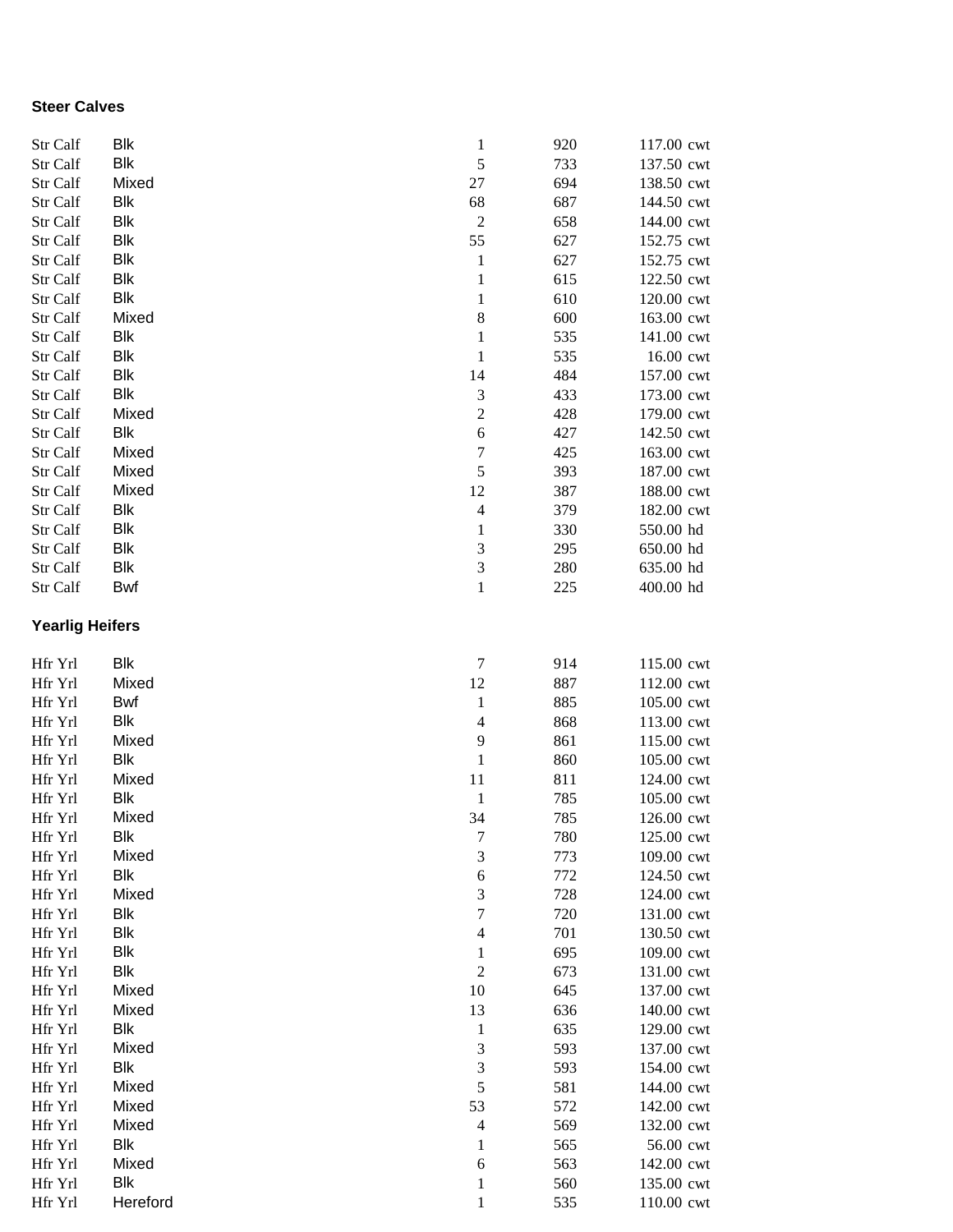| Hfr Yrl                              | <b>Blk</b>        | 9                                                                | 531        | 147.00 cwt              |
|--------------------------------------|-------------------|------------------------------------------------------------------|------------|-------------------------|
| Hfr Yrl                              | Mixed             | 5                                                                | 528        | 146.00 cwt              |
| Hfr Yrl                              | Mixed             | $\boldsymbol{2}$                                                 | 503        | 127.00 cwt              |
| Hfr Yrl                              | Mixed             | $\sqrt{6}$                                                       | 496        | 151.00 cwt              |
| Hfr Yrl                              | Hereford          | $\sqrt{5}$                                                       | 485        | 134.00 cwt              |
| Hfr Yrl                              | <b>Blk</b>        | $\mathbf{1}$                                                     | 470        | 137.00 cwt              |
| Hfr Yrl                              | Lnghrn            | 5                                                                | 401        | 200.00 hd               |
| Hfr Yrl                              | <b>Blk</b>        | $\boldsymbol{2}$                                                 | 398        | 159.00 cwt              |
| Hfr Yrl                              | <b>Blk</b>        | 3                                                                | 373        | 170.00 cwt              |
| Hfr Yrl                              | Blk               | $\sqrt{2}$                                                       | 370        | 125.00 cwt              |
| Hfr Yrl                              | Lnghrn            | $\mathbf{1}$                                                     | 360        | 61.00 cwt               |
| Hfr Yrl                              | Red               | $\,1$                                                            | 325        | 130.00 cwt              |
| Hfr Yrl                              | Lnghrn            | $\,1$                                                            | 320        | 225.00 hd               |
| <b>Heifer Calves</b>                 |                   |                                                                  |            |                         |
| <b>Hfr Calf</b>                      | Mixed             | $\mathfrak{Z}$                                                   | 832        | 136.00 cwt              |
| Hfr Calf                             | Blk               | $\overline{4}$                                                   | 730        | 120.50 cwt              |
| Hfr Calf                             | <b>Blk</b>        | $\mathfrak 3$                                                    | 723        | 119.00 cwt              |
| Hfr Calf                             | Dairy             | $\mathbf{1}$                                                     | 710        | 113.00 cwt              |
| Hfr Calf                             | Blk               | $\mathfrak 3$                                                    |            |                         |
|                                      | <b>Blk</b>        |                                                                  | 688        | 127.00 cwt              |
| Hfr Calf                             | Mixed             | 20                                                               | 658        | 128.50 cwt              |
| Hfr Calf                             | Char              | 6                                                                | 649        | 135.50 cwt              |
| Hfr Calf                             | <b>Blk</b>        | $\mathbf{1}$                                                     | 645        | 96.00 cwt               |
| Hfr Calf<br>Hfr Calf                 | <b>Blk</b>        | 88<br>$\overline{4}$                                             | 642        | 131.00 cwt              |
|                                      | <b>Blk</b>        |                                                                  | 618        | 137.00 cwt              |
| Hfr Calf                             |                   | 29                                                               | 594        | 132.50 cwt              |
| Hfr Calf                             | <b>Blk</b>        | $\sqrt{5}$                                                       | 570        | 142.50 cwt              |
| Hfr Calf                             | <b>Blk</b>        | $\,8\,$                                                          | 503        | 136.50 cwt              |
| Hfr Calf                             | Mixed             | $\sqrt{2}$                                                       | 483        | 137.00 cwt              |
| Hfr Calf                             | <b>Bwf</b>        | $\,1$                                                            | 455        | 147.00 cwt              |
| Hfr Calf                             | <b>Blk</b>        | $\overline{4}$                                                   | 453        | 110.00 cwt              |
| Hfr Calf                             | <b>Blk</b>        | $\mathbf{1}$                                                     | 435        | 118.00 cwt              |
| Hfr Calf                             | Mixed             | 5                                                                | 420        | 146.00 cwt              |
| Hfr Calf                             | Red               | $\mathbf{1}$                                                     | 420        | 144.00 cwt              |
| Hfr Calf                             | Mixed             | $\overline{c}$                                                   | 415        | 131.00 cwt              |
| Hfr Calf                             | Blk               | 3                                                                | 403        | 151.00 cwt              |
| Hfr Calf                             | <b>Blk</b>        | $\tau$                                                           | 398        | 163.00 cwt              |
| Hfr Calf                             | Dairy             | $\mathbf{1}$                                                     | 395        | 43.00 cwt               |
| Hfr Calf                             | Mixed             | 16                                                               | 377        | 159.00 cwt              |
| Hfr Calf                             | <b>Blk</b>        | $\mathbf{1}$                                                     | 355        | 145.00 cwt              |
| <b>Hfr Calf</b><br>Hfr Calf          | Blk<br><b>Blk</b> | 6<br>6                                                           | 336<br>296 | 127.50 cwt<br>600.00 hd |
| <b>Bull Calves</b>                   |                   |                                                                  |            |                         |
|                                      |                   |                                                                  |            |                         |
| <b>Bull Calf</b>                     | Blk               | $\mathfrak{Z}$                                                   | 857        | 116.00 cwt              |
| <b>Bull Calf</b>                     | Blk               | $\overline{2}$                                                   | 770        | 110.00 cwt              |
| <b>Bull Calf</b>                     | <b>Blk</b>        | $\mathbf{1}$                                                     | 510        | 143.00 cwt              |
| <b>Bull Calf</b>                     | Mixed             | $\overline{2}$                                                   | 453        | 157.00 cwt              |
| <b>Bull Calf</b><br><b>Bull Calf</b> | <b>Blk</b><br>US  | $\mathbf{1}$<br>1                                                | 435<br>425 | 177.00 cwt<br>35.00 cwt |
| <b>Bred Heifers</b>                  |                   |                                                                  |            |                         |
|                                      |                   |                                                                  |            |                         |
| <b>Bred Hfr</b>                      | Blk               | $\overline{c}$                                                   | 943        | 920.00 hd               |
| <b>Bred Hfr</b>                      | <b>Blk</b>        | $\mathfrak{2}% _{T}=\mathfrak{2}_{T}\!\left( T_{T_{1}}\right) ,$ | 930        | 925.00 hd               |
| <b>Bred Hfr</b>                      | <b>Blk</b>        | $\overline{4}$                                                   | 910        | 850.00 hd               |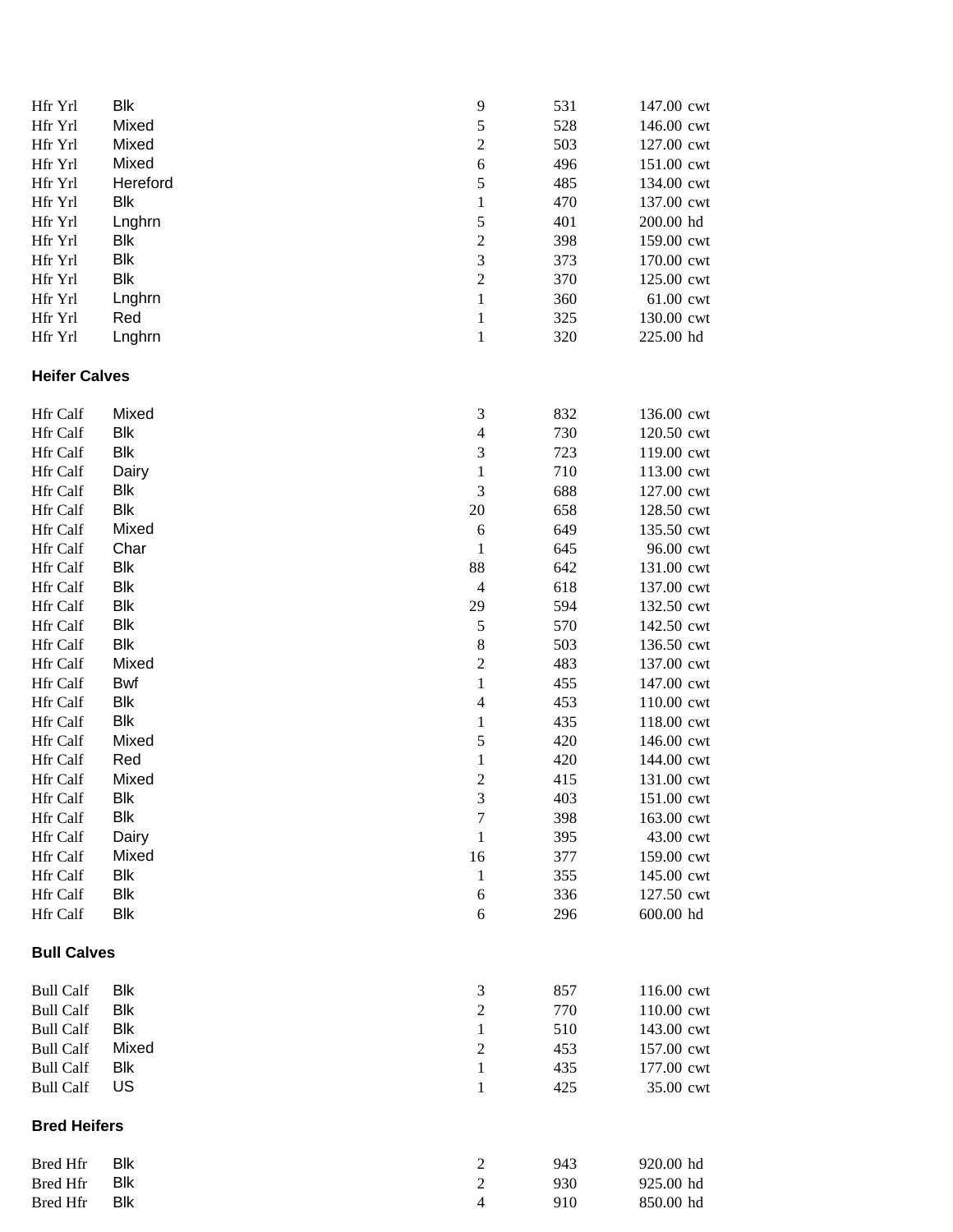| <b>Bred Hfr</b> | Mixed      | $\overline{\mathbf{c}}$ | 883          | 785.00 hd              |
|-----------------|------------|-------------------------|--------------|------------------------|
| <b>Bred Hfr</b> | Rwf        | $\mathbf{1}$            | 840          | 800.00 hd              |
| Cows            |            |                         |              |                        |
| Cow             | Blk        | 1                       | 1605         | 63.00 cwt              |
| Cow             | Blk        | $\mathfrak 3$           | 1540         | 70.00 cwt              |
| Cow             | Blk        | $\mathbf{1}$            | 1535         | 64.00 cwt              |
| Cow             | Blk        | $\mathbf{1}$            | 1525         | 63.00 cwt              |
| Cow             | Blk        | $\mathbf{1}$            | 1525         | 65.00 cwt              |
| Cow             | Bwf        | $\mathbf{1}$            | 1490         | 65.00 cwt              |
| Cow             | Blk        | $\boldsymbol{2}$        | 1450         | 1025.00 hd             |
| Cow             | Mixed      | $\overline{c}$          | 1430         | 73.00 cwt              |
| Cow             | Hereford   | $\,1\,$                 | 1420         | 67.00 cwt              |
| Cow             | <b>Blk</b> | $\,1\,$                 | 1420         | 67.00 cwt              |
| Cow             | <b>Blk</b> | $\mathbf{1}$            | 1410         | 69.00 cwt              |
| Cow             | <b>Blk</b> | $\overline{c}$          | 1400         | 67.00 cwt              |
| Cow             | Hereford   | $\mathbf{1}$            | 1375         | 900.00 hd              |
| Cow             | Blk        | $\overline{4}$          | 1359         | 69.50 cwt              |
| Cow             | Blk        | $\mathbf{1}$            | 1355         | 68.00 cwt              |
| Cow             | Bwf        | $\sqrt{3}$              | 1345         | 64.00 cwt              |
| Cow             | Blk        | $\mathbf 1$             | 1335         | 64.00 cwt              |
| Cow             | Mixed      | 11                      | 1305         | 60.00 cwt              |
| Cow             | Blk        | $\sqrt{2}$              | 1295         | 63.00 cwt              |
| Cow             | Blk        | $\mathbf 1$             | 1290         | 62.00 cwt              |
| Cow             | Mixed      | $\overline{c}$          | 1285         | 65.00 cwt              |
| Cow             | Blk        | $\overline{c}$          | 1285         | 61.00 cwt              |
| Cow             | Bwf        | $\,1\,$                 | 1280         | 68.00 cwt              |
| Cow             | Blk<br>Blk | 10<br>$\,1\,$           | 1257         | 850.00 hd              |
| Cow             | <b>Blk</b> | $\,1\,$                 | 1255<br>1255 | 72.00 cwt<br>63.00 cwt |
| Cow<br>Cow      | <b>Blk</b> | $\,1\,$                 | 1255         | 65.00 cwt              |
| Cow             | <b>Bwf</b> | $\,1\,$                 | 1225         | 45.00 cwt              |
| Cow             | <b>Bwf</b> | $\mathbf 1$             | 1225         | 65.00 cwt              |
| Cow             | Blk        | $\mathbf{1}$            | 1225         | 860.00 hd              |
| Cow             | Blk        | $\overline{4}$          | 1203         | 70.00 cwt              |
| Cow             | Blk        | $\mathbf{1}$            | 1200         | 66.00 cwt              |
| Cow             | Blk        | 10                      | 1197         | 60.50 cwt              |
| Cow             | Mixed      | 12                      | 1177         | 60.00 cwt              |
| Cow             | Mixed      | 9                       | 1177         | 66.00 cwt              |
| Cow             | Blk        | $\sqrt{6}$              | 1169         | 65.00 cwt              |
| Cow             | Mixed      | 10                      | 1169         | 59.00 cwt              |
| Cow             | Red        | $\mathbf{1}$            | 1165         | 69.00 cwt              |
| Cow             | Blk        | $\overline{4}$          | 1164         | 63.00 cwt              |
| Cow             | Mixed      | $\sqrt{2}$              | 1163         | 70.00 cwt              |
| Cow             | Blk        | 13                      | 1158         | 67.00 cwt              |
| Cow             | Mixed      | $\mathfrak{Z}$          | 1157         | 62.00 cwt              |
| Cow             | Mixed      | 6                       | 1157         | 68.50 cwt              |
| $\mathrm{Cow}$  | Blk        | $\mathbf{1}$            | 1155         | 70.00 cwt              |
| Cow             | Mixed      | 11                      | 1153         | 60.00 cwt              |
| Cow             | Bwf        | $\mathbf{1}$            | 1150         | 61.00 cwt              |
| Cow             | Blk        | $\mathbf{1}$            | 1135         | 71.00 cwt              |
| Cow             | Blk        | $\sqrt{5}$              | 1129         | 850.00 hd              |
| Cow             | <b>Blk</b> | 1                       | 1120         | 67.00 cwt              |
| Cow             | Mixed      | 9                       | 1117         | 56.50 cwt              |
| Cow             | Blk        | $\sqrt{5}$              | 1114         | 56.00 cwt              |
| Cow             | Blk        | 10                      | 1113         | 58.00 cwt              |
| Cow             | Char       | $\mathbf{1}$            | 1110         | 67.00 cwt              |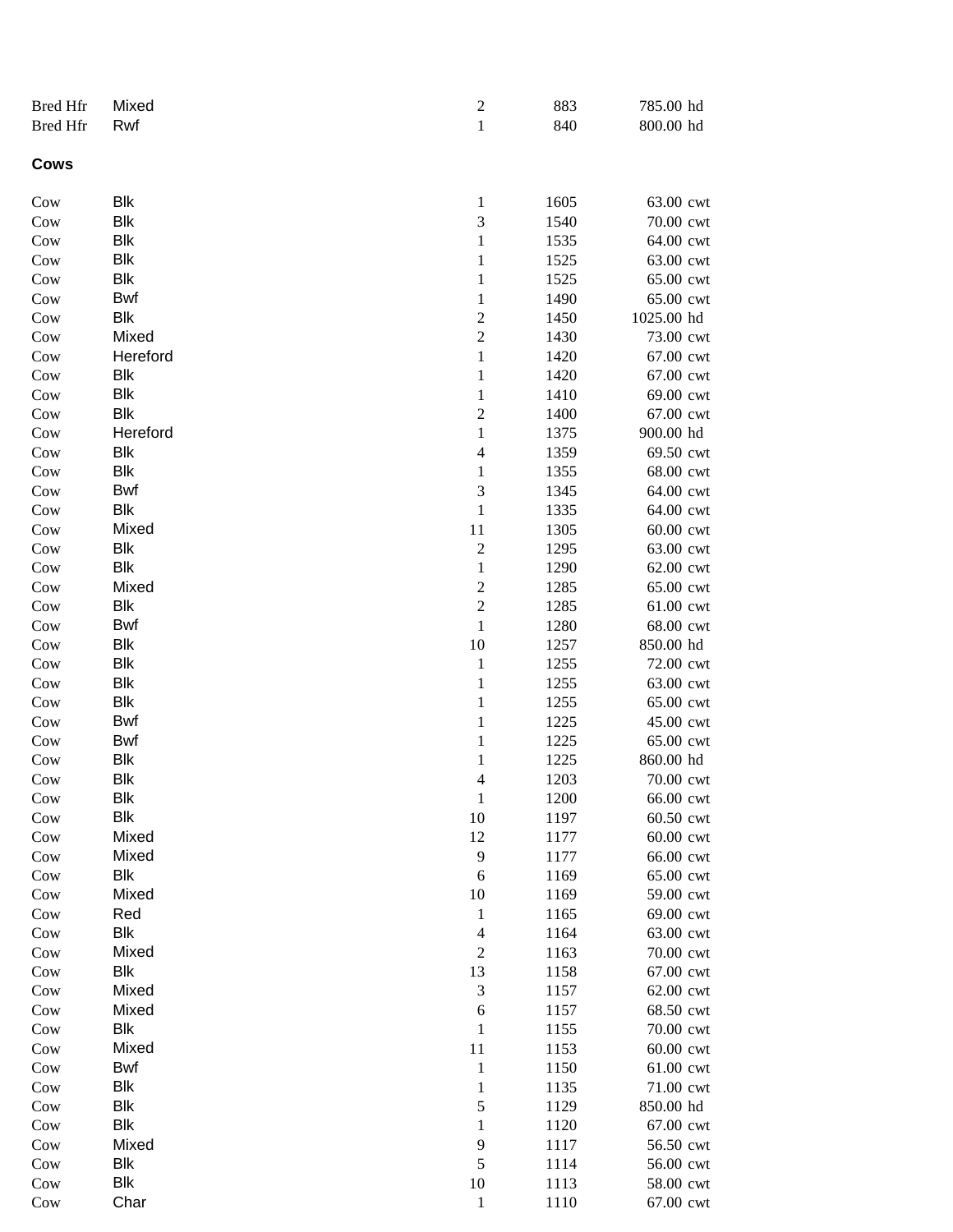| Cow          | Mixed      | 10                       | 1106 | 58.00 cwt |
|--------------|------------|--------------------------|------|-----------|
| Cow          | <b>Blk</b> | $\overline{c}$           | 1098 | 55.00 cwt |
| Cow          | Blk        | 3                        | 1093 | 59.00 cwt |
| Cow          | <b>Blk</b> | 1                        | 1090 | 59.50 cwt |
| Cow          | <b>Blk</b> | $\mathbf{1}$             | 1080 | 75.00 cwt |
| Cow          | Blk        | $\mathbf{1}$             | 1060 | 70.00 cwt |
| Cow          | <b>Blk</b> | 3                        | 1060 | 63.00 cwt |
| Cow          | <b>Blk</b> | $\mathbf{1}$             | 1045 | 62.00 cwt |
| Cow          | Blk        | $\mathbf{1}$             | 1045 | 62.00 cwt |
| Cow          | Blk        | $\mathbf{1}$             | 1030 | 57.00 cwt |
| Cow          | <b>Blk</b> | $\mathbf{1}$             | 1030 | 70.00 cwt |
| Cow          | Blk        | $\mathbf{1}$             | 950  | 63.00 cwt |
| Cow          | <b>Blk</b> | $\mathbf{1}$             | 950  | 57.00 cwt |
| Cow          | Char       | $\mathbf{1}$             | 915  | 59.00 cwt |
| Cow          | Blk        | 1                        | 875  | 62.00 cwt |
| Cow          | US         | 3                        | 647  | 25.00 cwt |
| <b>Bulls</b> |            |                          |      |           |
| Bull         | <b>Blk</b> | $\mathbf{1}$             | 2160 | 91.00 cwt |
| Bull         | Blk        | $\mathbf{1}$             | 1990 | 92.00 cwt |
| Bull         | <b>Blk</b> | $\mathbf{1}$             | 1945 | 91.00 cwt |
| Bull         | <b>Blk</b> | $\mathbf{1}$             | 1935 | 92.00 cwt |
| Bull         | Blk        | $\mathbf{1}$             | 1870 | 92.00 cwt |
| Bull         | <b>Blk</b> | $\mathbf{1}$             | 1800 | 75.00 cwt |
| Bull         | <b>Blk</b> | $\overline{\mathcal{L}}$ | 1790 | 86.50 cwt |
| Bull         | Blk        | $\mathbf{1}$             | 1770 | 91.00 cwt |
| Bull         | Char       | $\mathbf{1}$             | 1725 | 95.00 cwt |
| Bull         | <b>Blk</b> | $\overline{c}$           | 1693 | 82.00 cwt |
| Bull         | Blk        | $\mathbf{1}$             | 1670 | 80.00 cwt |
| Bull         | Blk        | $\mathbf{1}$             | 1620 | 83.00 cwt |
| Bull         | <b>Blk</b> | $\mathbf{1}$             | 1360 | 81.00 cwt |